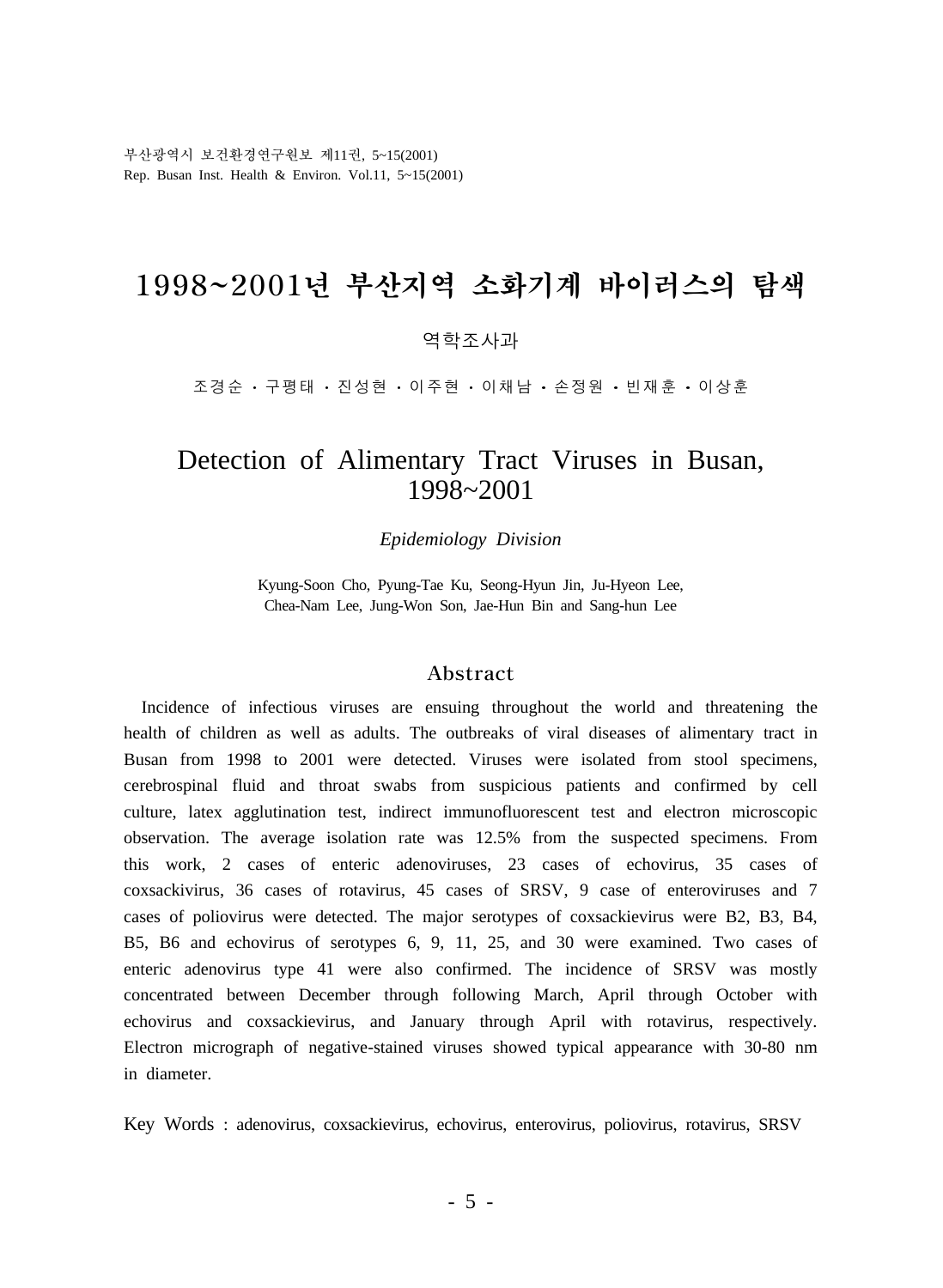#### 서 론

소화기계 바이러스는 사람이 주된 숙 주이며 분포도는 세계적으로 오염된 식 품이나 물 등을 통하여 부변-경구의 경 로를 통하여 사람에서 사람으로 감염될 수 있다<sup>1,18,20)</sup>. 이 바이러스는 우리 나라 를 비롯하여 전 세계적으로 분리되고 있 는데 그 종류도 다양하고 분리 양상도 다르다. 소화기계 바이러스는 장의 점막 에서 증식하고 혈액을 통하여 전신으로 퍼지며 특히 소아에 많이 발생한다. 감 염 시에 대부분이 일시적인 증상을 나타 내나 발병 후엔 영구면역을 얻을 수 있 다. 임상증상은 비교적 약한 편이나 심 한 경우엔 마비성 소아마비나 뇌막염 혹 은 심근염을 일으킬 수도 있으며 다양한 혈청학적 특성을 가지고 있다<sup>2,4,7,9)</sup>. 이 들 장내 바이러스는 오직 사람을 통해서 만 감염되고 대변으로 함께 나온 장내 바이러스가 손에 옮겨 구강으로 들어가 거나 호흡기에서 나와 공기중에 떠 있다 가 호흡을 통해 전염될 수도 있으며 남 녀 성별과는 무관하므로 철저한 예방이 요구된다.

지금까지 알려진 주요 소화기계 바이러 스로는 poliovirus 및 coxsackievirus, echovirus, enterovirus<sup>16,18)</sup>, rotavirus<sup>3,5)</sup>, astrovirus, SRSV (small round structured virus)<sup>1,11)</sup>등이 있으며 enteric adenovirus<sup>14)</sup>를 제외하고는 단일가닥 및

이중가닥 RNA Picornavirus 에 속하다. 또한 설사를 유발하는 대표적 바이러스로 서, rotavirus, enteric adenotype 40/41 <sup>13)</sup>, human calicivirus (SRSV, Norwalk virus)<sup>1,6,11</sup>, astrovirus, torovirus, coronavirus 등이 알려져 있으며 분리빈도는 전 세계적으로 지역에 따라 다른 양상을 가 지고 또한 혈청형도 다양하여 임상학적 으로 유사성에 의한 혼란을 피할 수 없 는 바이러스들이다<sup>17)</sup>. 따라서 정확한 바 이러스의 동정은 진단에 매우 중요하다.

우리 나라의 경우 장내 바이러스의 발 생이 해마다 보고<sup>2,3,4,8)</sup>되고 있으며 계절 과 무관하게 연중 발생하는 양상을 띄고 있다. 장내바이러스의 주요 임상증세가 발열, 두통 등이며 감기와 유사하여 모 르고 지나치는 경우도 있고 전 연령층에 서 일어나며 경미한 증세로 특별한 치료 를 하지 않아도 대부분 쉽게 회복이 된 다. 특히 폴리오 바이러스는 근래에 들 어서는 발생빈도가 거의 없으며 이외의 장내 바이러스는 어느 부위를 침범했느 냐에 따라 병의 양상이나 증상의 정도가 나타난다.

우리 나라에서도 1990년대에 이르러 바이러스성 설사환자발생 빈도가 높아져 바이러스 분리가 시도되어 해마다 그 사 례가 보고되고 있는 실정이며<sup>9,10,15)</sup>, 최 근의 증가하는 집단급식 및 확대에 따른 집단 화자 발생이 증가하고 있는 상황이 며 바이러스 분리법의 발달로 인한 다양 한 소화기계 바이러스의 규명이 용이하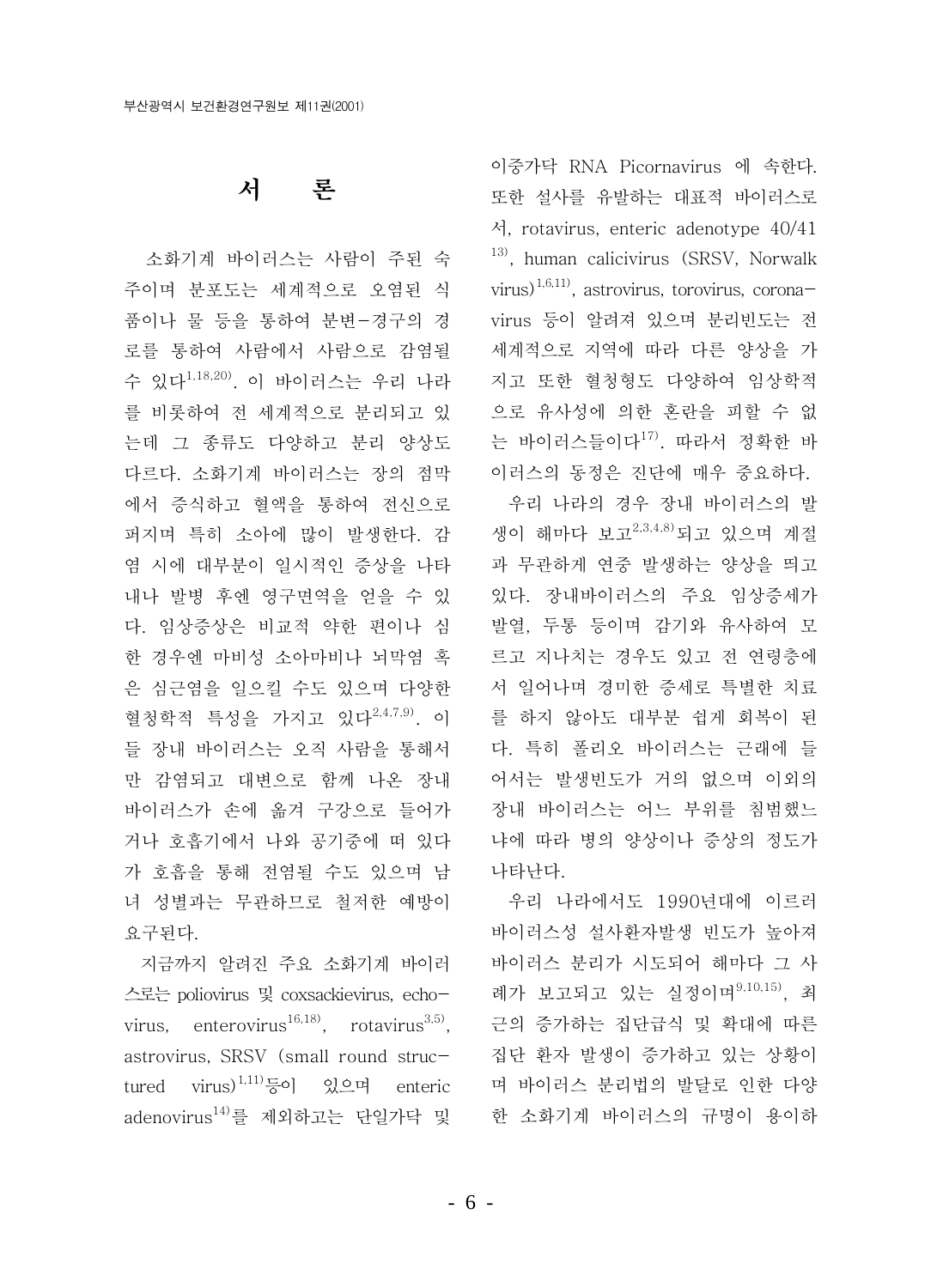여 졌다. 그러나 소화기계바이러스의 혈 청형이 다양하고 역가가 높은 바이러스 의 분리가 힘든 상황에서 효과적인 vaccine의 실용화가 어려운 상황으로 보 아 분리빈도에 대한 바이러스의 역학이 매우 중요하다.

따라서 본 내용은 1997년~2001년 사이에 부산지역의 바이러스성 전염병 역학조사과정 중 분리된 소화기계 바이 러스들로서 앞으로의 유행예측의 지표자 료 및 미래의 vaccine 개발의 기초자료 를 제공하기 위하여 보고하고자 한다.

### 재료 및 방법

#### 바이러스 분리원

바이러스 분리용 가검물은 1998~ 2001년 사이에 부산시내의 개인병원, 종합병원등 10개소를 지정하여 내원한 의심되는 환자의 대변, 뇌척수액, 인후가 검물, 수포 등을 채취하여 사용하였으며 채취된 시료는 바이러스 수송용 배지에 넣어 냉장온도를 유지하면서 곧바로 운 반한 후 사용하였다. 1998년도에 의뢰 된 검체수는 320건, 1999년은 563건, 2000년에는 292건, 2001년에는 371건 이었다.

#### 바이러스 분리용 시료

환자로부터 채취된 대변가검물은 -20℃ 에 냉동하고 해동시킨 후 장내바이러스

& PBS (NaCl 8.0g, KCl 0.2g,  $Na<sub>2</sub>HPO<sub>4</sub>$  1.15g,  $KH<sub>2</sub>PO<sub>4</sub>$  0.2g, 800 me DDW, pH  $7.0 \sim 7.4$ , MgCl<sub>2</sub>  $6H_2O$ 0.1g in 100 ml, CaCl<sub>2</sub> 0.1g in 100 ml)에 10% 농도로 희석하여 10분간 강 하게 진탕한 후 원심분리 (500×g, 20 분)하여 상등액을 6~7 ml 회수한다. 이 상등액에 1/10의 chroroform을 첨가하 고 10분간 혼합 한 후 원심 분리하여 상등액을 회수하고 검체를 1×, 10×, 100×로 희석하여 사용하였다. 인후 가 검물과 수포를 채취한 면봉은 바이러스 수송용 배지 2 ml (DIFCO) bottle에 넣 어 진탕한 다음 멸균된 핀셋으로 면봉을 짠 후 면봉은 버리고 항생물질 (penicillin 5 units/ml, streptomysin 5  $\mu$ g/ ml, nystatin 1,000 units/ml)을 첨가하 여 잘 혼합하고 4℃에서 15분 간격으로 흔들어 주면서 1시간 방치한 후 저온 원 심 분리하여 상등액을 접종 가검물로 사 용하고 나머지는 -70℃에 보관하였다. 뇌척수액은 특별한 전처리 과정 없이 사 용하였지만 혈액세포를 함유한 액은 가 볍게 워심하고 접종전에 항생제를 처리 하여 접종하였고 세포에 접종하기 전까 지 -20℃에 보관하였다.

#### 바이러스 분리용 세포주

국립보건원 바이러스질환부로부터 세 포 배양을 위하여 분양 받은 Vero (Africa green monkey kidney) 및 BGM (Buffalo green monkey) 세포주는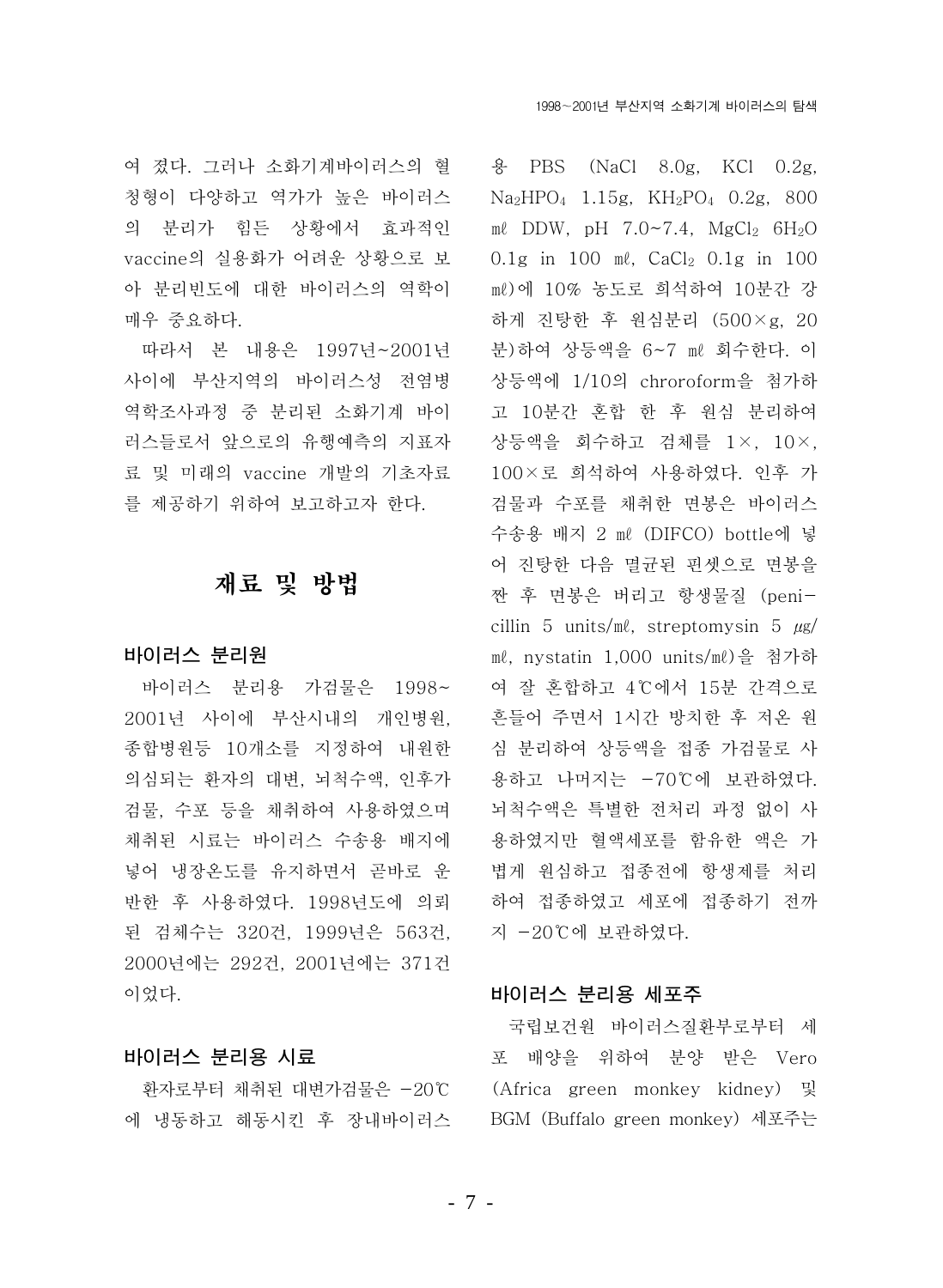penicillin  $(0.05 \text{ units/m})/$  streptomysin  $(0.05 \mu\text{g/m}\ell)$ 과 5% FBS (fetal bovine serum)가 첨가된 MEM (minimum essential medium) 배지로 배양하고, HEp-2 (Human epidermoid carcinomas). RD (Rhabdomyo sarcoma) 세포주는 penicillin  $(0.05 \text{ units/m})/$  streptomysin (0.05 μg/ml)과 5% FBS가 첨가된 DMEM (Dulbecco's modified eagle medium) 배지로 세포배양하여 24 well plate에 분주하고 34℃, 5~7% 이산화탄 소 항온기내에서 단층 배양시킨 후 가검물 을 넣고 1~10일간 관찰하면서 세포병변 (cytopathic effect, CPE)을 관찰하였다.

#### 장내바이러스분리 및 동정

미리 준비해둔 24-well 배양용기에 단층 배양시킨 HEp-2, Vero, RD, BGM 세포주를 인산완충액 (pH 7.2)으 로 한번 헹구고 각 well에 2% FBS가 첨가된 MEM과 DMEM의 접종용 배양 액 0.5 ml을 넣은 후 뇌척수액 및 항생 제 전처리를 해둔 인후가검물은 0.3 ml 씩 다중 접종하다. 그리고 위의 4가지 세포주에 3 well당 각 well에 접종용 배 양액 1 ml을 넣은 후 전처리 한 대변 가 검물을 희석 (0, 10, 100배) 하여 0.1 ml 씩 다중 접종한다. 접종한 plate는 34℃. 이산화탄소 5~7% 배양기내에서 10일간 배양하면서 매일 세포병변을 관찰하였 다. 세포병변을 나타내는 검체는 2~3회 연속 계대 배양하여 역가를 증가시킨 후

바이러스를 분리하여 동정을 위한 배양 액의 항원 및 감염세포를 확보하였다. 바이러스 감염세포로 간접면역형광항체 시험을 통하여 장내 바이러스를 확인하 였고. 세포변성효과가 나타난 세포배양 액으로 전자현미경 관찰하여 바이러스입 자를 확인한 다음 국립보건원에 의뢰하 여 PCR, 중화항체반응, 염기서열분석으로 coxsackievirus, echovirus, SRSV, poliovirus, 장 adenovirus 등의 바이러스를 확인 동정하였다.

#### 간접면역형광항체 시험법

가검물을 24 well에 접종하여 배양하 면서 세포병변효과가 50%정도 일어난 well 한 개의 세포 및 배양액을 pippet 으로 수집하여 eppendorf tube에 담는 다. 원심분리 (500×g, 30분, 4℃)하여 상등액을 제거하고 인산완충액 (PBS, pH 7.2) 500  $\mu \ell \frac{0}{2}$  넣어 잘 흔들어 세 포를 씻은 후 4℃에서 10분간 원심분리 하는데 이 과정을 3회 반복하여 세포를 잘 세척한 후 상등액을 제거한다. 인산 완충액 200  $\mu \triangleq$  넣고 잘 pippetting 하여 세포 혼탁액을 면역형광용 slide well 당 20 µ2씩 올려놓은 후 37℃ 항 온기내에서 건조시킨다. 냉동고에 보관 되었던 acetone에 5분간 slide를 정치하 고 실온에서 건조시켜 세포를 slide well에 고정한다. 100배 희석한 단클론 항체를 20 ml씩 올려놓고 습도가 유지 되는 밀봉된 용기에 넣어 37℃에서 20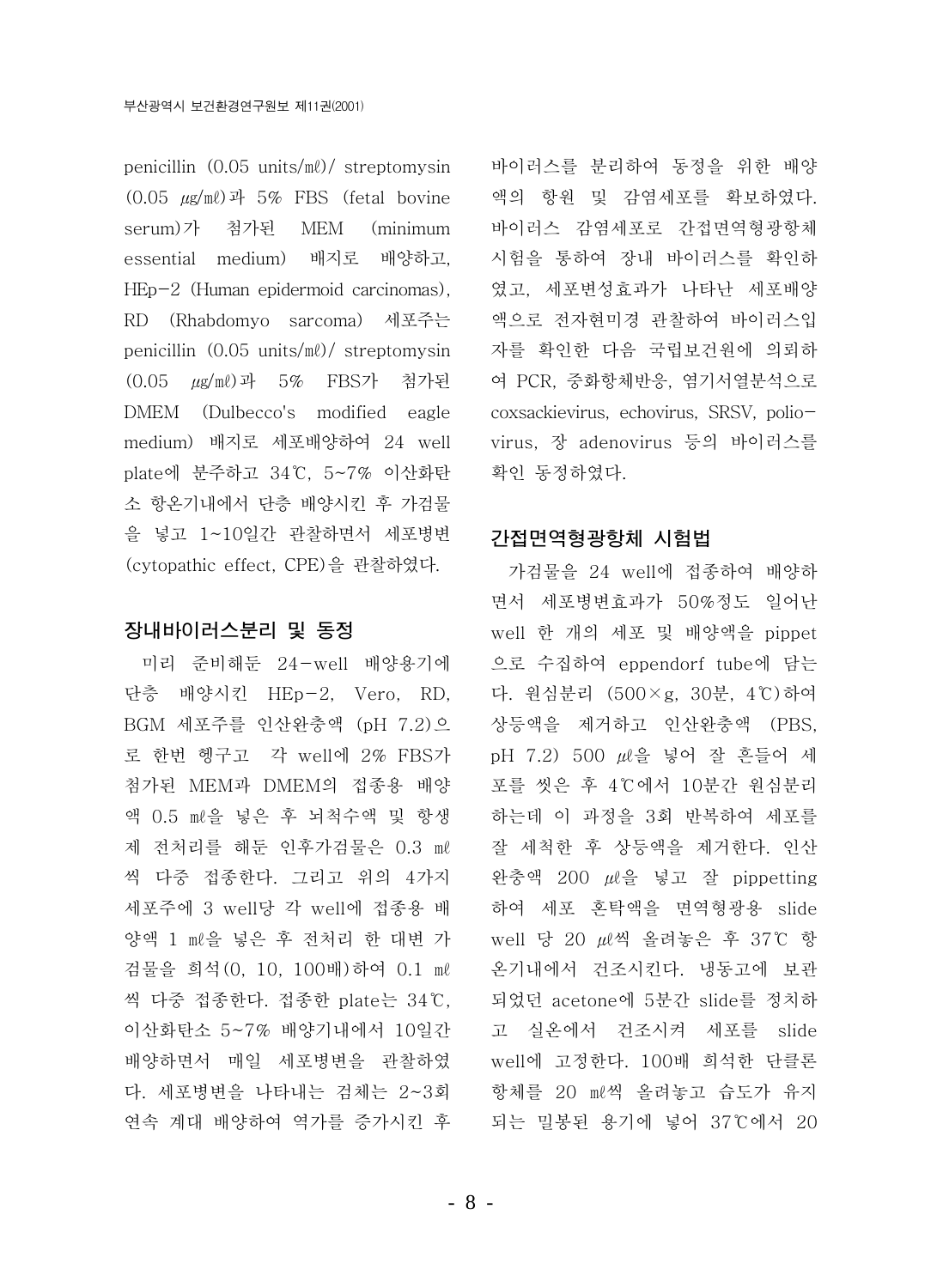분 두다. 다시 이사와충액으로 15분간 흔들면서 세척하는데 이 과정은 2번 더 반복한다. 그 다음 실온에서 건조시키고 25배 희석한 형광항체를 20  $\mu$  씩 well 에 올려놓는다. 습도가 유지되는 밀봉된 용기 속에 넣고 37℃에서 20분간 두고 인산완충액으로 15분간 흔들어 세척하 는데 이 과정은 2번 더 반복한다. 마지 막으로 2차 증류수로 5분간 흔들어 세 척하고 실온에서 건조시킨 후 형광 현미 경하에서 검경하였다.

### 로타바이러스의 확인

세포배양으로 확인이 안되는 로타바이 러스는 Murex Rotavirus Latex (ZL40. Murex Biotech limited. UK) 응집반응 을 사용하였다. 가검물과 latex 입자를 2분간 반응시킨 후 나타나는 응집으로 양성 여부를 판정하였고 양성 검체는 국 립보건원 바이러스부에 의뢰하였다.

## 결과 및 고찰

1998~2001년 사이에 부산지역에서 분리된 소화기계 바이러스의 종류 및 분 리도는 Table 1에 나타내었다. 확인된 소화기계 바이러스로는 echovirus 및 coxsackievirus, poliovirus, SRSV. rotavirus, enteric adenovirus 이었으 며 분리율은 전체 가검물 중 12.5%에

이르렀다. 분리 바이러스의 특색은 echovirus의 경우 5종류의 각기 다른 혈청형이 확인되었고 coxsackievirus의 경우에도 각각 4형의 다른 혈청형이 확 인되었다. Poliovirus도 매년 1~5사례가 부리되었고 enteric adenovirus 41형이 2사례 확인되었다. SRSV도 매년 검출 되었으며 1999년에는 28사례가 확인되 었고 특히 rotavirus는 1999년과 2001 년사이에 집중적인 발생양상을 나타내었 다

분리된 바이러스의 전자현미경적 관찰 은 Fig. 1에 나타내었다. Rotavirus는 전형적인 수레 바퀴모양을 나타내었으며 분리 바이러스의 크기가 30~80 nm 정 도로 작았으며 세포에 대한 감수성은 Table 1에 표시하였다. 무균성뇌막염 2,4,7,9)은 원인체가 장내 바이러스로서 echovirus나 coxsackievirus 등이 주로 관여하고 확실한 감염경로는 밝혀지지 않았으나 경구-분변, 경구-경구일 가능 성이 높으므로 이들 바이러스의 관리에 주의를 요하며 부산지역의 장내 바이러 스 검출 과정에서도 끊임없이 발견되는 중이며 혈청형의 다양성에도 주목하여 볼 만하다. 본 과정에서는 echovirus 25혈청형의 국내 최초분리10)를 비롯하 여 그 외에도 6형, 9형, 11형, 30형 등 이 확인되었고 coxsackievirus의 경우 엔 B2, B3, B4, B6 등이 이미 발견되었 다<sup>9)</sup>. 앞으로도 다양한 혈청형의 검색은 이루어질 것으로 기대하며 장내 바이러스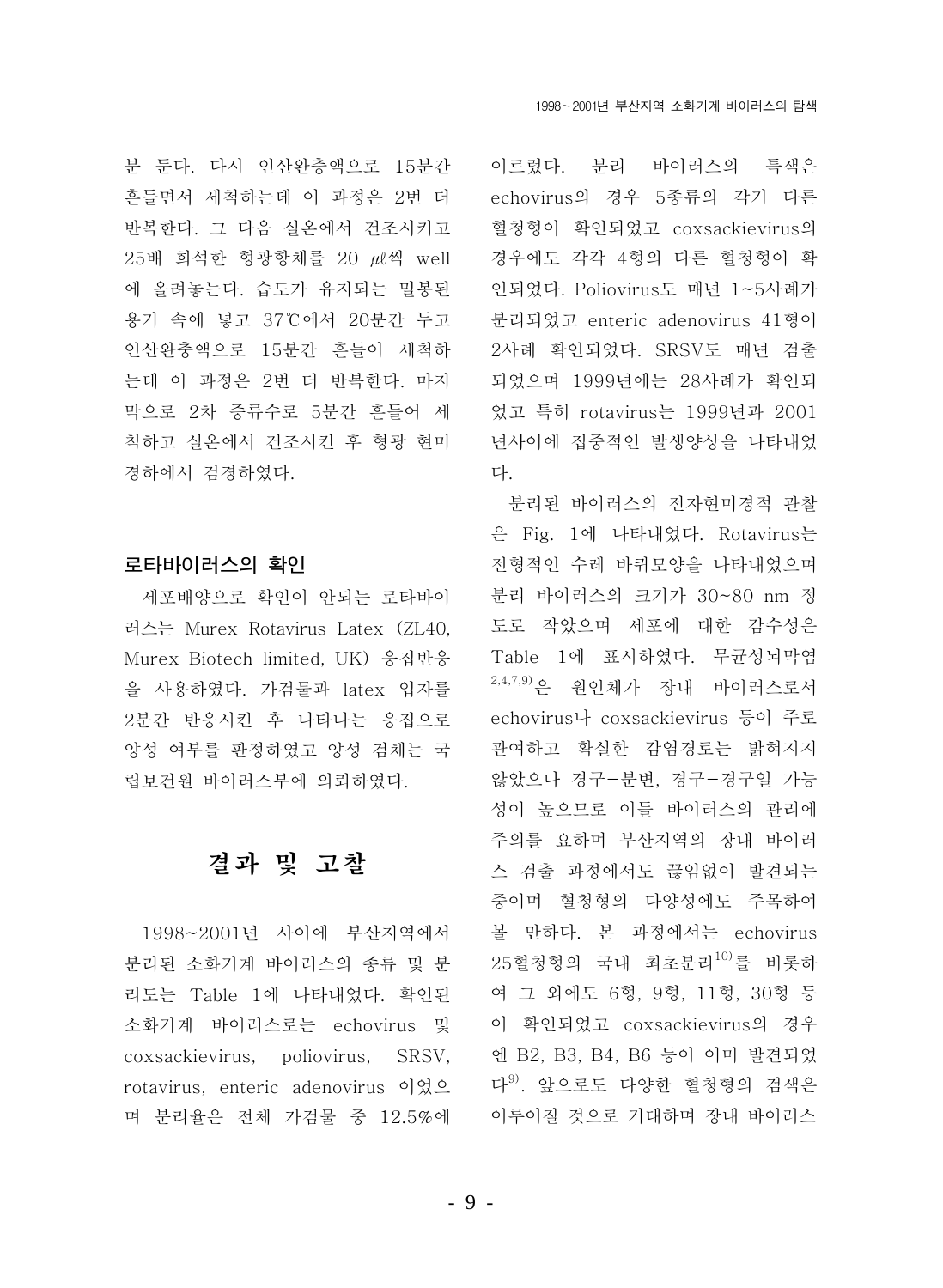| Year      | Virus         |                | No. of<br>Serotype Outbreak | Month            | Cytopathic effect |        |        |                                  |
|-----------|---------------|----------------|-----------------------------|------------------|-------------------|--------|--------|----------------------------------|
|           |               |                |                             |                  | HEp-2 Vero BGM    |        |        | RD                               |
|           | 1998 SRSV*    |                | $8\,$                       | $1\,2$           |                   |        |        |                                  |
|           | Echo          | 6              | $\overline{4}$              | $5 - 7, 9$       | $^{+}$            | $^{+}$ |        | $\boldsymbol{+}$                 |
|           |               | 25             | $\sqrt{2}$                  | 4, 5             | $^{+}$            | $^{+}$ | $^{+}$ | $\boldsymbol{+}$                 |
|           |               | 30             | $\mathbf{1}$                | $\boldsymbol{9}$ | $^{+}$            | $^{+}$ | $^+$   | $^{+}$                           |
|           | Coxsackie B   | $\overline{2}$ | 3                           | 6, 7             | $^{+}$            | $+$    | $^+$   | $\boldsymbol{+}$                 |
|           |               | 3              | $\overline{7}$              | 7, 9, 12         | $^{+}$            | $^{+}$ | $^{+}$ | $\boldsymbol{+}$                 |
|           |               | $\overline{4}$ | 2                           | 10               | $^{+}$            | $^{+}$ | $^+$   | $\boldsymbol{+}$                 |
|           |               | 6              | $\mathbf{1}$                | $6\,$            | $\mathrm{+}$      | $^{+}$ | $^{+}$ | $^{+}$                           |
|           | Polio         | $p-II$         | $\mathbf{1}$                | $\boldsymbol{9}$ | $^{+}$            | $^{+}$ | $^{+}$ | $\boldsymbol{+}$                 |
| 1999 SRSV |               |                | 28                          | 1, 2, 3, 12      |                   |        |        |                                  |
|           | Rota          |                | 22                          | 2, 3, 7, 12      |                   |        |        |                                  |
|           | Echo          | 6              | 6                           | 5, 6, 11         | $^{+}$            | $^{+}$ | $^{+}$ | $^{+}$                           |
|           |               | $\overline{9}$ | $\overline{2}$              | 7, 8             | $^{+}$            | $^{+}$ | $^+$   | $\! + \!$                        |
|           |               | 11             | $\mathbf{1}$                | $\overline{4}$   | $^{+}$            | $^{+}$ | $^{+}$ | $\! + \!$                        |
|           |               | 25             | 3                           | $\,6$            | $^{+}$            | $^{+}$ | $^+$   | $\boldsymbol{+}$                 |
|           |               | 30             | 3                           | 4, 8             | $^{+}$            | $^{+}$ | $^{+}$ | $\boldsymbol{+}$                 |
|           | Coxsackie B   | $\overline{2}$ | 3                           | 4, 7             | $^{+}$            | $^{+}$ | $^{+}$ | $^{+}$                           |
|           |               | 3              | 10                          | 4, $6 - 8$       | $^{+}$            | $^{+}$ | $^{+}$ | $\boldsymbol{+}$                 |
|           |               | $\,4\,$        | $\overline{4}$              | 4, 5, 7, 8       | $^{+}$            | $^{+}$ | $^{+}$ | $\begin{array}{c} + \end{array}$ |
|           | Enteric adeno | 41             | $\overline{2}$              | 8, 12            | $^{+}$            | $^{+}$ | $^+$   | $^{+}$                           |
|           | Polio         | $p-II$         | $\mathbf{1}$                | 3                | $^{+}$            | $^{+}$ | $^{+}$ | $^{+}$                           |
|           | 2000 SRSV     |                | $\boldsymbol{9}$            | 1, 3             |                   |        |        |                                  |
|           | Rota          |                | 14                          | $1 - 4, 10$      |                   |        |        |                                  |
|           | Echo          | 11             | $\mathbf{1}$                | 12               | $^{+}$            | $^+$   | $^{+}$ | $^+$                             |
|           | Coxsackie B   |                | 1                           | $\mathbf{1}$     | $^{+}$            | $^{+}$ | $^+$   | $^{+}$                           |
|           | Polio         | $p - \Pi$      | 3                           | 1, 6             | $^{+}$            | $^{+}$ |        |                                  |
|           |               | $p-\Pi$        | $\overline{2}$              | 7                | $^{+}$            | $+$    | $^+$   | $^+$                             |
|           | 2001 SRSV     |                | 10                          | 1, 3, 12         |                   |        |        |                                  |
|           | Rota          |                | 60                          | $1 - 4, 11$      |                   |        |        |                                  |
|           | Coxsackie B   | 5              | $\overline{4}$              | 5                | $^{+}$            | $^+$   | $^+$   | $^+$                             |
|           | Enteroviruses |                | 9                           | 6, 8             | $^{+}$            | $+$    | $^{+}$ | $\boldsymbol{+}$                 |

Table 1. Isolated alimentary tract viruses in Pusan from 1998~2001

\*; Small round structured virus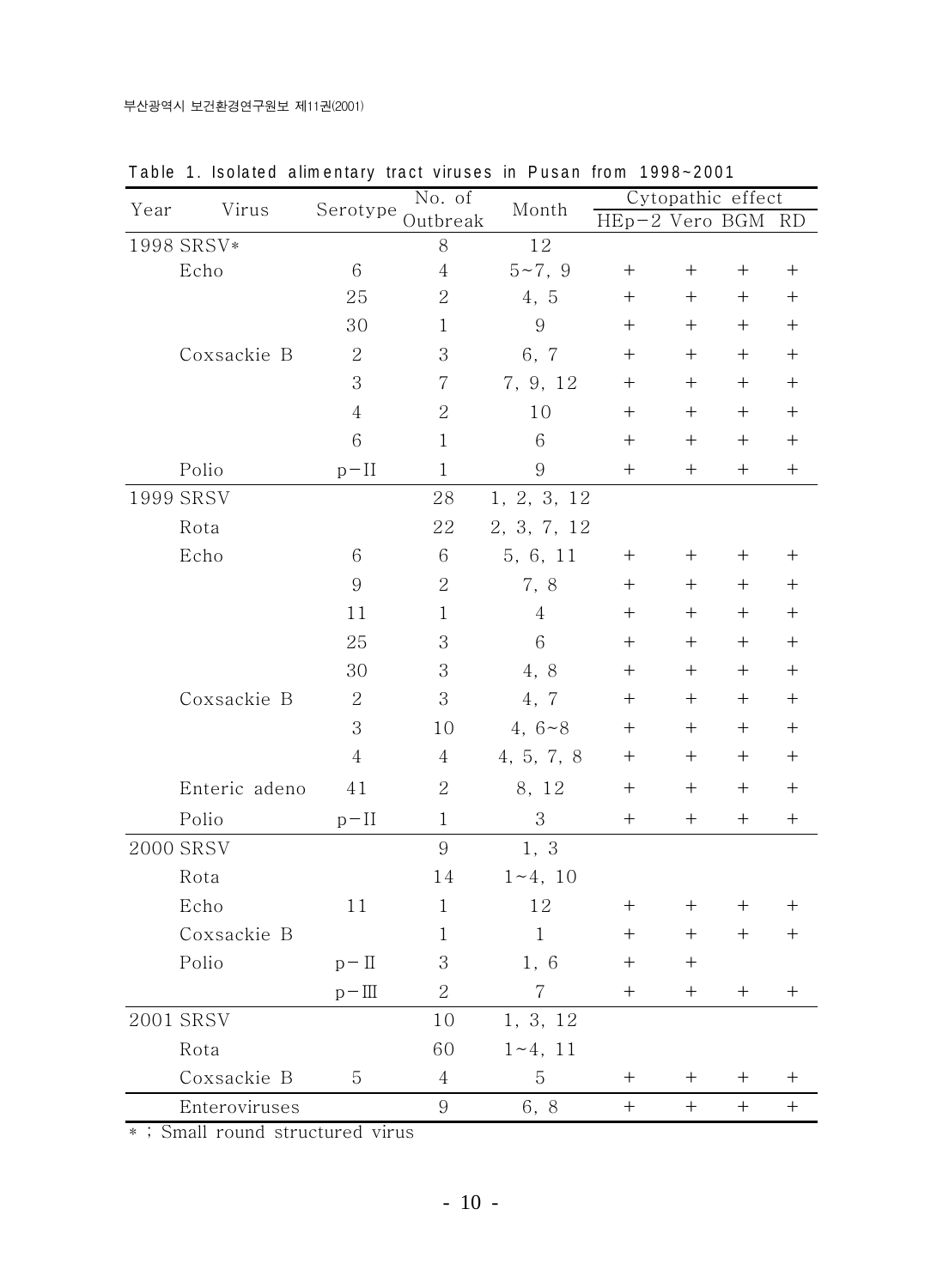

Fig. 1. Electron micrograph of isolated enteric viruses. A: Rotavirus, B: Coxsackievirus C: Adenovirus, D: Echovirus, Bar represents 50 nm.

의 유일 숙주가 사람인 경우를 볼 때 물 로부터 성인에 이르기까지 위장염의 원 야 할 것이다.

이나 식품을 통한 감염차단에 유의하여 인체이며 27 nm정도의 소형 RNA 바이 러스로서 항워적으로 여러 규주로 나누 SRSV<sup>1,6,11,12)</sup>는 사람에 있어서는 유아 <br 여지고 그 중 몇몇은 성인에게도 발병한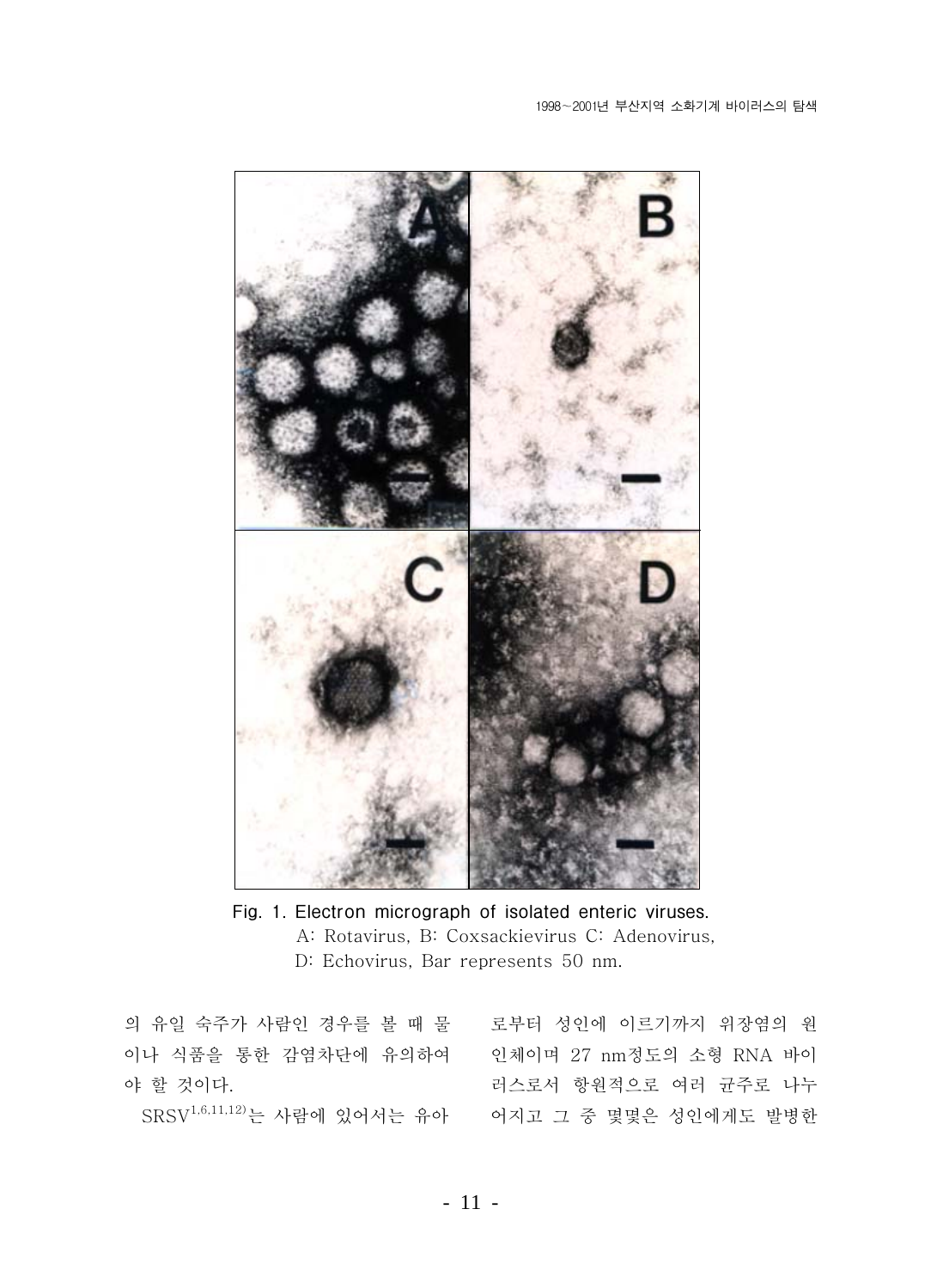다. 이 바이러스는 세계적으로 널리 분 포되어 있고 건강성인은 항체보유가 되 어 있다. 본 탐색과정에서도 SRSV의 탐 색이 해마다 있었으며 1999년에는 전체 소화기계 바이러스 분리의 33%를 차지 할 정도로 높은 분리를 나타내었다. 이 바이러스는 최근 바이러스성 설사 질환 의 주원인으로 대두되고 있는 병원체로 서 전체 바이러스성 설사환자의 약 10% 를 차지하고 있으며 특히 미국의 경우 전체 바이러스성 장염설사의 약 42%를 차지할 정도로 높은 이환율을 가지고 있 으며 진단법으로는 전자현미경, 항체가 조사, RT-PCR 법이 있으나 아직 상용 화 단계는 아니다<sup>12)</sup>. 98년도 부산지역에 서의 소화기계 바이러스의 검출과정에서 특히 12월에 SRSV의 분리가 집중적으 로 이루어졌으며 1999년과 2001년사이 에 이 바이러스가 1월, 2월, 3월과 12월 에서 많이 분리되는 양상을 나타내었다. 이는 이 계절에 이 바이러스 보유가 높 은 환경적인 인자가 관련되어 있을 것으 로 보여졌으나 의심되는 매개체를 대상 으로 한 바이러스의 분리를 통하여 확인 되어야 할 것이며 충분한 온도에서 가열 조리한 후 음식을 섭취 할 것을 권장한 다. 한편 지속적인 바이러스의 분리가 이루어질 경우 원인을 밝혀 예방대책을 세워야 할 것으로 보인다. 다만 본 내용 의 분석은 부산지역의 결과이므로 다른 지역에서의 발생빈도나 양상은 비교할 수가 없으므로 전국적인 자료가 있어야

유행예측이 가능할 것으로 보이다.

Poliovirus는 vaccine의 보급으로 국 내에서는 근절된 것으로 보고되고 있으 나 본 역학과정에서는 예방접종의 생백 신에 의한 것으로 그 사례는 미미한 실 정이었다.

Rotavirus<sup>3,5)</sup>는 장염을 일으키는 바이 러스 중 가장 흔하고 환자 층이 두터운 병이며 만 2세 이하의 영, 유아에게서 많이 나타나고 3세 이후엔 대부분 항체 가 형성되므로 보호자의 각별한 관심과 주의가 요구된다. 이 바이러스의 경우 1999년과 2000년도에 전체 소화기계바 이러스 분리율의 50% 이상을 차지할 정 도의 높은 분리율을 나타내어 이른 봄철 에 새로운 바이러스성 질환으로 나타났 다. 주 분리연령층이 영유아 및 어린이 였으나 성인에게서도 분리되는 것으로 보아 더 이상 영유아의 주요 설사바이러 스로 결론 짓기는 힘들 것으로 보아진 다. 최근의 바이러스성 장염이 계절에 관계없이 유행하므로 계절적인 특성에 유의하여야 할 필요가 없을 것으로 사료 된다. 유 소아층에서 많이 발생하는 장 내바이러스3,8,9)의 특성상 위생관념이 희 박한 이들의 위생 및 환경에 병원체 감 염의 확산을 막을 수 있는 관심이 필요 하다. 소화기계 바이러스의 주 분리원이 분변 및 인후 가검물인 것으로 보아 개 인 위생 및 위생적인 환경조성이 바이러 스의 중요한 확산인자인 것으로 보아진 다. 최근 집단급식이 확대됨으로서 발생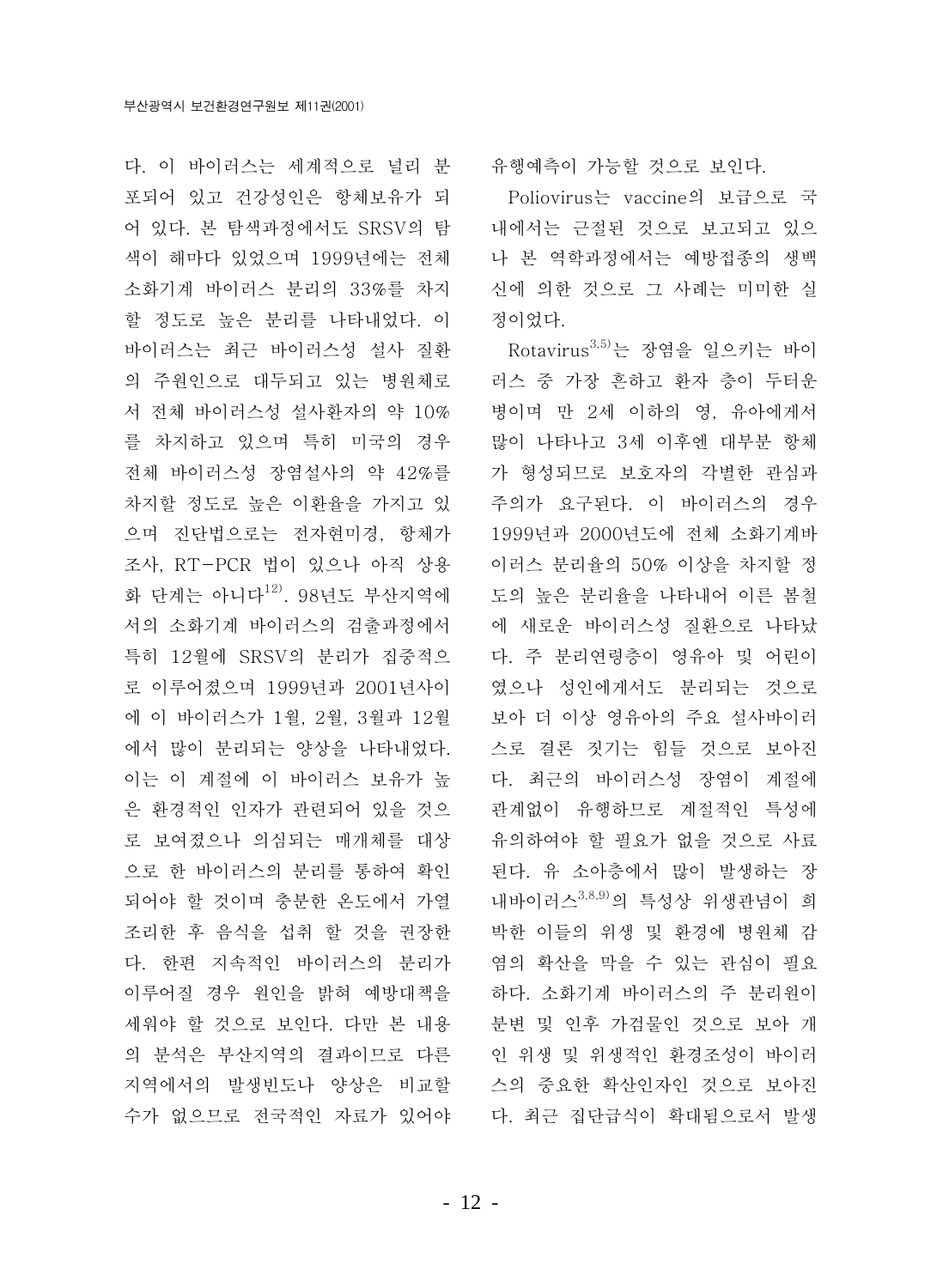하는 집단 식중독의 경우 그 피해가 걷 잡을 수 없는 상황이 되므로 철저한 관 리가 요구되는 시점이다. 지속적인 분리 를 통하여 결과를 분석하고 예방과 홍보 를 통하여 저항력이 약한 소아의 건강증 진에 기여하여야 할 것이다.

Adenovirus는 rotavirus 다음 두 번 째로 발생빈도가 큰 영 유아의 장염을 유발하는 바이러스로서 지금까지 52형 이 알려져 있다. 본 역학조사과정에서 장 adenovirus 혈청형 41이 2 사례 확 인되었는데 이 바이러스는 혈청형 40. 41을 제외하고는 전형적인 호흡기계 바 이러스로서 미국의 경우 계절적 유행없 이 일년 내내 발생하는 것으로 알려져 있다<sup>13,19,20)</sup>. 우리나라의 경우 호흡기 가<br>
현상으로 어린이는 물론 성인의 건강을 검물에서 이미 혈청형 1, 2, 3, 5가 보 고된<sup>15)</sup>바 있으므로 기초적인 역학연구의 필요성이 요구된다.

바이러스성 질환의 경우 아직까지 특 별한 치료방법이 없고 역가가 높은 바이 러스배양이 곤란하고, 면역효과도 짧고, 또한 여러 가지 혈청형이 존재하여 유효 vaccine의 기대도 힘든 상황이므로 유행 예측조사와 역학조사가 매우 중요하다. 본 연구의 내용은 4년간의 부산지역만의 결과로서 전국적인 양상의 비교에는 단 정적인 결론을 내릴 수는 없으나 전국적 인 분포도에도 더욱 다양한 혈청형이나 바이러스의 분포가 기대되므로 예방차워 에서의 지속적인 관심이 필요하다고 본 다.

### 감사의 글

바이러스 확인 및 동정 시험에 도움을 주신 국립보건원 소화기계바이러스과 과 장님, 연구관님, 선생님들께 감사드리며, 검체 채취에 적극적으로 협조하여 주신 부산시 10개 지정 병의원의 원장님, 소 아과장님, 전공의 선생님들께 진심으로 감사드립니다.

### 요 약

감염성 바이러스의 발생은 세계적인 위협하고 있는 실정이다. 1998년~2001 년 사이에 부산지역 전염병 유행예측사 업의 과정에서 소화기계 바이러스가 탐 색되었다. 의심되는 환자의 대변 및 뇌 척수액, 인후가검물에서 세포배양, Latex 응집반응, 간접면역형광항체법, 전자현미 경 관찰 등을 행하여 바이러스를 확인하 였다. 총 검체 중에서 바이러스의 확인 율은 12.5% 이었다. 이 과정을 통하여 3 사례의 장 adenovirus 및, 23 사례의 echovirus, 31 사례의 coxsackievirus, 36 사례의 rotavirus, 45 사례의 small round structured virus (SRSV), 7 사례 의 poliovirus, 9건의 Enteroviruses가 확인되었다. 확인된 주요 혈청형으로는 장 adenovirus 41형 및 echovirus 6,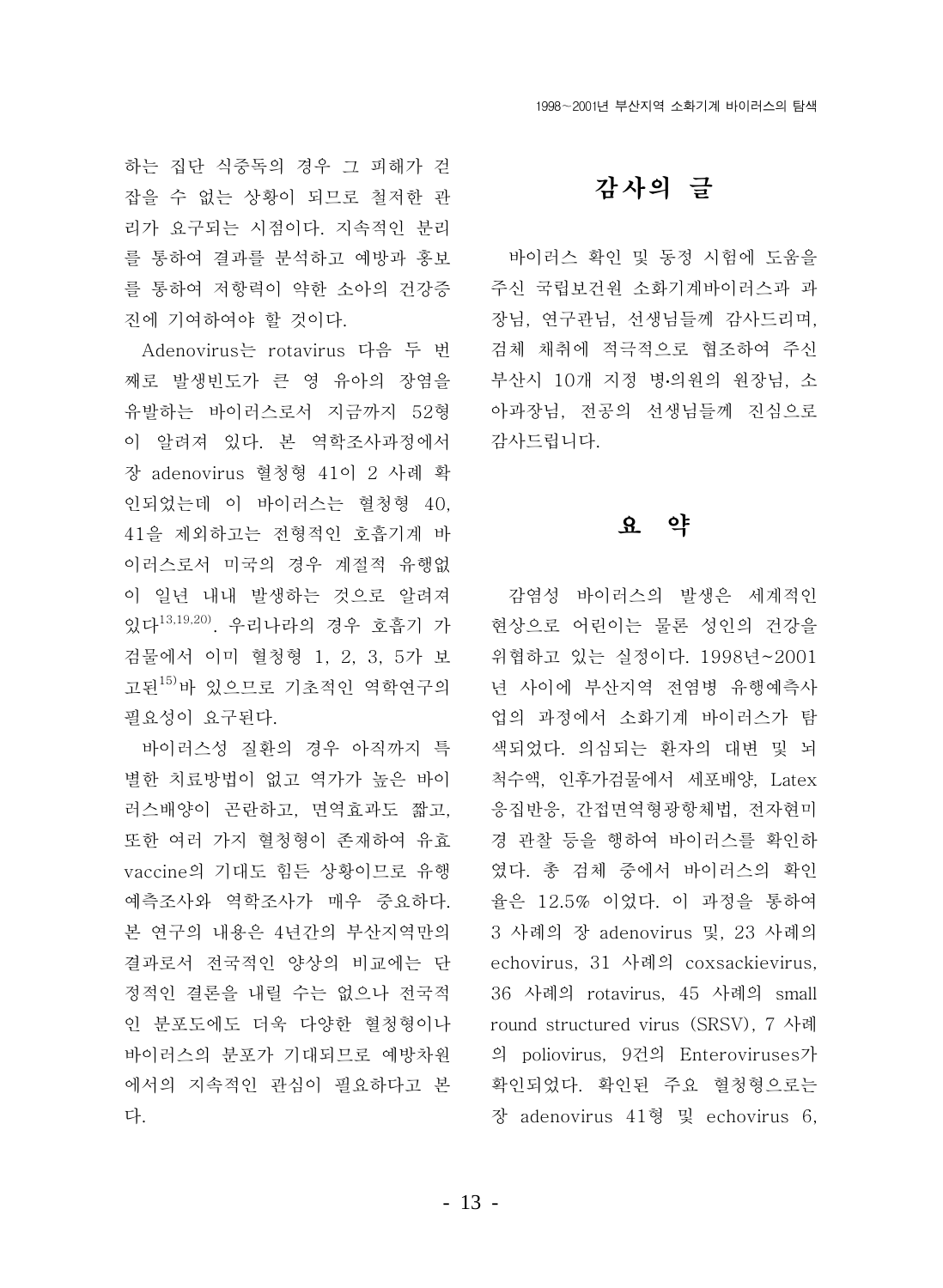9, 11, 25, 30형, coxsackievirus B2, B3, B4, B5, B6형 등이 탐색되었다. 각 바이러스의 월별 발생별로는 SRSV는 5. 김희태, 김경희, 김지애, 조양자, 김 12월에서 다음해 4월 사이, echovirus와 coxsackievirus는 4월에서 10 월 사이에. rotavirus는 1월에서 4월 사 이에 각각 분리율이 높았다. 전자현미경 관찰에서는 30~80 nm의 작은 크기의 6. 남기범, 김지애, 양재명, 김경희 : 한 바이러스들이 확인되었다.

### 참고무헌

- 1. 김경희 : Small roundstructured virus (SRSV)의 국내에서의 중요도 및 국내 분리주(Seoul-SRSV) 유전자 의 염기서열에 관한 연구. 대한바이 8. 박소미. 유정우, 김동수, 유재득. 이 러스학회지 25(1), 23-30, 1995.
- 2. 김문보, 김기순, 배유병, 송철용, 윤 재득, 이광호, 신학균 : Generalprimer를 이용한 무균성 뇌막염원 지 26(2), 215-225, 1996.
- 3. 김원용, 송미옥, 박철민, 임성준, 김 기정, 정상인, 최철순, 임인석 : 한국 인 영아에서 분리된 G1 로타바이러 스의 G7 단백유전자 염기서열 및 발현. 대한바이러스학회지 28(3), 247~265, 1998.
- 4. 김탁수, 허지연, 박영희, 정민구, 김 성원 : 무균성 뇌막염에서 증상발현

기별 유병기간의 검토. 소아감염  $3(2)$ ,  $168 \sim 173$ , 1997.

- 대근, 최태열 : 한국형 사람 로타바 이러스의 단편지놈 양상 및 변이 :1989~1994. 대한미생물학회지 32  $(2), 237 - 244, 1996.$
- 국에 산재하는 사람 Calicivirus의 다양한 유전자군: 1987~1994. 대 한바이러스학회지27(2). 185~194. 1997.
- 7. 박영희, 김원정, 손병희, 김성원 : 1997년에 부산지역에서 유행한 무 균성 뇌막염, 소아감염 5(1), 115~ 120. 1998.
- 홍래, 김기순, 배유병 : 1996년 봄 철무균성 뇌막염 환아에서 원인 바 이러스검출. 감염 29(25), 387~ 395, 1997.
- 인 바이러스 분석. 대한바이러스학회 9. 조경순, 김만수, 정구영, 민상기, 구 평태, 김병준, 윤재득, 지영미, 김기 순.김영희, 정영기 : 부산지역 무규 성 뇌막염 원인 바이러스의 분리 및 동정. 한국환경과학회지 8(2), 165~ 169, 1999.
	- 10. 조경순, 김영희 : 1998년 부산지역 수족구병 환아로부터 echovirus 25 혈청형의 분리. 대한 미생물학회지  $34(2)$ ,  $157 \sim 162$ , 1999.
- 부터 진단까지 걸린 시간에 따른 시 11. 지영미, 김기순, 천두성, 박정구, 강